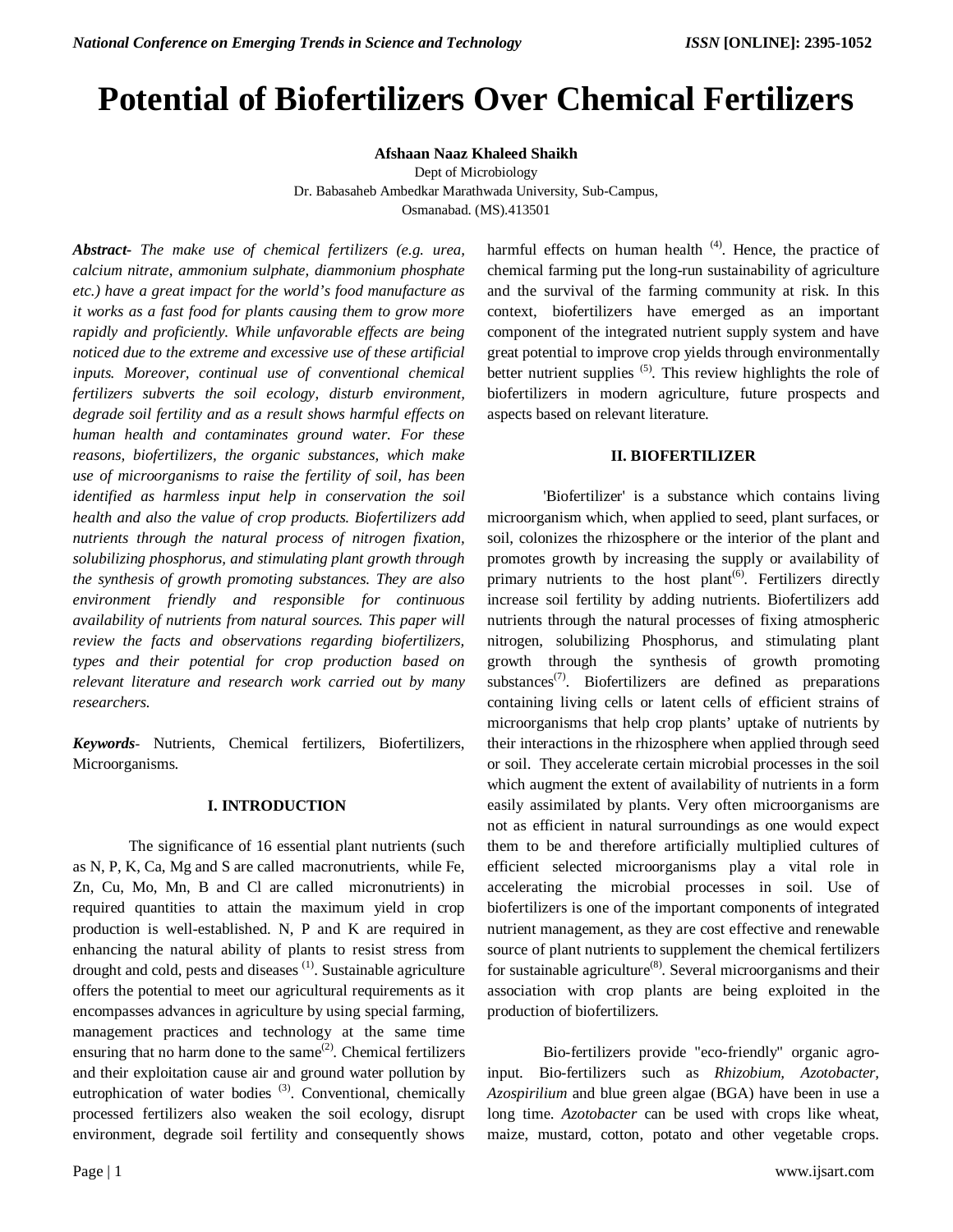*Azospirillum* inoculations are recommended mainly for sorghum, millets, maize, sugarcane and wheat<sup>(9)</sup>. Blue green algae belonging to a general cyanobacteria genus, *Nostoc* or *Anabaena* or *Tolypothrix* or *Aulosira*, fix atmospheric nitrogen and are used as inoculations for paddy crop grown both under upland and low-land conditions. *Anabaena* in association with water fern *Azolla* contributes nitrogen up to 60 kg/ha/season and also enriches soils with organic matter $(10)$ .

Other types of bacteria, so-called phosphatesolubilizing bacteria, such as *Pseudomonas putida* strain P13, are able to solubilize the insoluble phosphate from organic and inorganic phosphate sources. In fact, due to immobilization of phosphate by mineral ions such as Fe, Al and Ca or organic acids, the rate of available phosphate  $(P_i)$  in soil is well below plant needs<sup>(11)</sup>. In addition, chemical  $P_i$  fertilizers are also immobilized in the soil, immediately, so that less than 20 percent of added fertilizer is absorbed by plants. Therefore, reduction in P<sub>i</sub> resources, on one hand, and environmental pollutions resulting from both production and applications of chemical  $P_i$  fertilizer, on the other hand, have already demanded the use of phosphate-solubilizing bacteria or phosphate bio-fertilizers.

They can be grouped in different ways based on their nature and function.

| S.                                        | Groups                                      | <b>Examples</b>                        |
|-------------------------------------------|---------------------------------------------|----------------------------------------|
| No.                                       |                                             |                                        |
|                                           | <b>N2 fixing Biofertilizers</b>             |                                        |
| 1.                                        | Free-living                                 | Azotobacter, Beijerinkia, Clostridium, |
|                                           |                                             | Klebsiella, Anabaena, Nostoc           |
| 2.                                        | Symbiotic                                   | Rhizobium, Frankia, Anabaena           |
|                                           |                                             | azollae                                |
| 3.                                        | Associative Symbiotic                       | Azospirillum                           |
|                                           | <b>P Solubilizing Biofertilizers</b>        |                                        |
| 1.                                        | Bacteria                                    | Bacillus megaterium var.               |
|                                           |                                             | phosphaticum, Bacillus subtilis        |
|                                           |                                             | Bacillus circulans, Pseudomonas        |
|                                           |                                             | striata                                |
| 2.                                        | Fungi                                       | Penicilliumsp, Aspergillus awamori     |
|                                           | <b>PMobilizing Biofertilizers</b>           |                                        |
| 1.                                        | Arbuscular                                  | Glomus sp., Gigaspora                  |
|                                           | mycorrhiza                                  | sp., Acaulospora sp.,                  |
|                                           |                                             | Scutellospora sp. & Sclerocystis sp.   |
| 2.                                        | Ectomycorrhiza                              | Laccaria sp., Pisolithus sp., Boletus  |
|                                           |                                             | sp., Amanita sp.                       |
| 3.                                        | <b>Encoidmyconhizae</b>                     | Pezizella ericae                       |
| $\overline{4}$ .                          | Orchid mycorrhiza                           | Rhizoctonia solani                     |
| <b>Biofertilizers for Micro nutrients</b> |                                             |                                        |
| 1.                                        | Silicate and Zinc                           | Bacillus sp.                           |
|                                           | solubilizers                                |                                        |
|                                           | <b>Plant Growth Promoting Rhizobacteria</b> |                                        |
| 1.                                        | Pseudomonas                                 | Pseudomonas fluorescens                |
|                                           |                                             |                                        |

# **Types of biofertilizers**

*Rhizobium: Rhizobium* is a soil habitat bacterium, which can able to colonize the legume roots and fixes the atmospheric nitrogen symbiotically. The morphology and physiology of *Rhizobium* will vary from free-living condition to the bacteroid of nodules. They are the most efficient biofertilizer as per the quantity of nitrogen fixed concerned<sup> $(12)$ </sup>. They have seven genera and highly specific to form nodule in legumes, referred as cross inoculation group. Initially, due to absence of efficient brady rhizobial strains in soil, soybean inoculation at that time resulted in bumper crops but incessant inoculation during the last four decades by US farmers has resulted in the buildup of a plethora of inefficient strains in soil whose replacement by efficient strains of brady rhizobia has become an insurmountable problem.

*Azospirillum: Azospirillum lipoferum* and *A. brasilense* (*Spirillum lipoferum* in earlier literature) are primary inhabitants of soil, the rhizosphere and intercellular spaces of root cortex of graminaceous plants. They perform the associative symbiotic relation with the graminaceous plants. The bacteria of Genus *Azospirillum* are N2 fixing organisms isolated from the root and above ground parts of a variety of crop plants(13). They are Gram negative, *Vibrio* or *Spirillum*  having abundant accumulation of polybetahydroxybutyrate (70 %) in cytoplasm. Five species of *Azospirillum* have been described to date *A. brasilense*, *A.lipoferum*, *A.amazonense*, *A.halopraeferens* and *A.irakense*. The organism proliferates under both anaerobic and aerobic conditions but it is preferentially micro-aerophilic in the presence or absence of combined nitrogen in the medium. Apart from nitrogen fixation, growth promoting substance production (IAA), disease resistance and drought tolerance are some of the additional benefits due to *Azospirillum* inoculation.<sup>(14)</sup>

*Azotobacter:* Of the several species of *Azotobacter*, *A. chroococcum* happens to be the dominant inhabitant in arable soils capable of fixing N2 (2-15 mg N2 fixed /g of carbon source) in culture media. The bacterium produces abundant slime which helps in soil aggregation. The numbers of *A. chroococcum* in Indian soils rarely exceeds 105/g soil due to lack of organic matter and the presence of antagonistic microorganisms in soil. $^{(15)}$ 

**Cyanobacteria:** Both free-living as well as symbiotic cyanobacteria (blue green algae) have been harnessed in rice cultivation in India. A composite culture of BGA having heterocystous *Nostoc*, *Anabaena*, *Aulosira etc*. is given as primary inoculum in trays, polythene lined pots and later mass multiplied in the field for application as soil based flakes to the rice growing field at the rate of 10 kg/ha. The final product is not free from extraneous contaminants and not very often monitored for checking the presence of desired algal flora $(16)$ .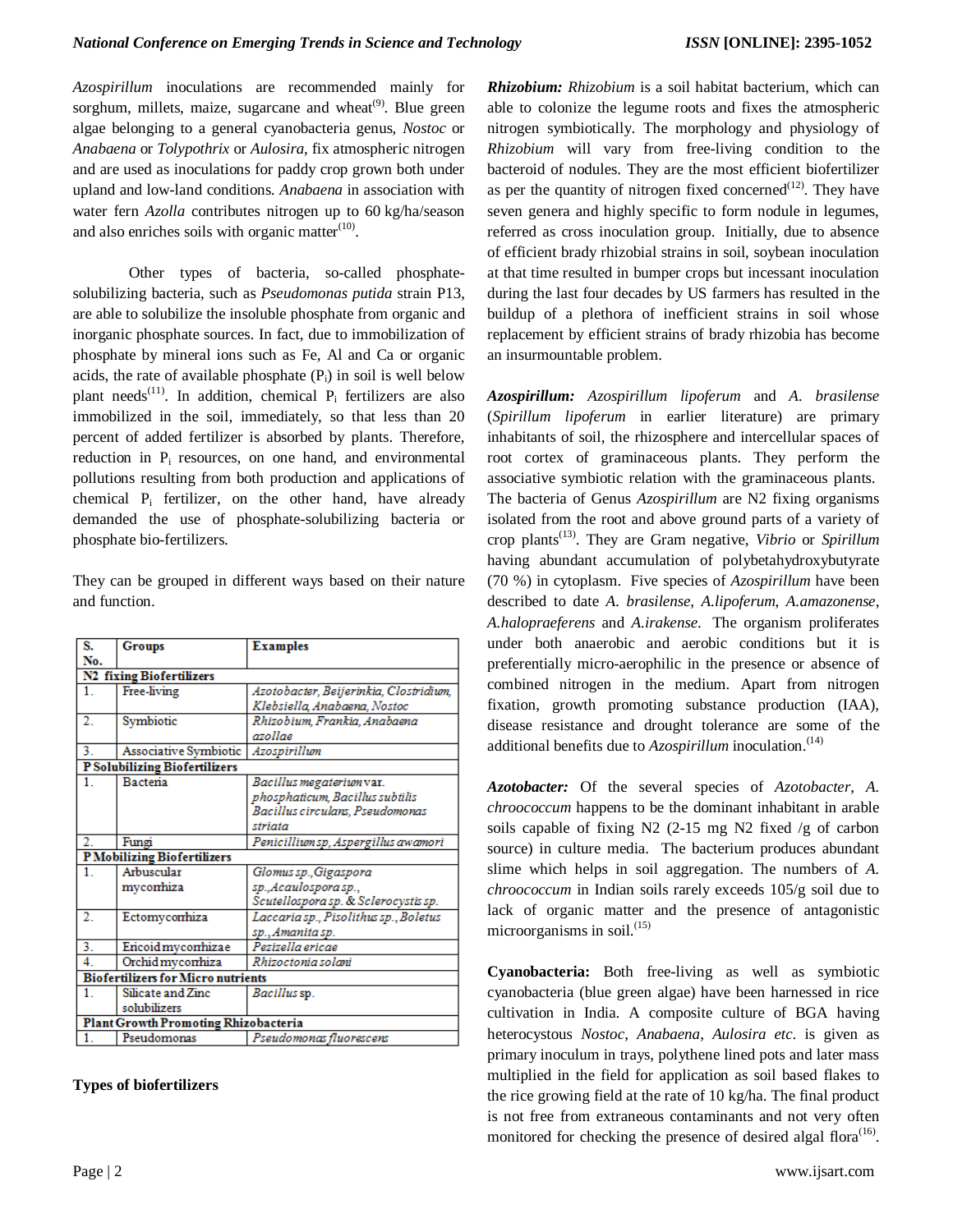Once so much publicized as a biofertilizer for the rice crop, it has not presently attracted the attention of rice growers all over India except pockets in the Southern States, notably Tamil Nadu. The benefits due to algalization could be to the extent of 20-30 kg N/ha under ideal conditions but the labour oriented methodology for the preparation of BGA biofertilizer is in itself a limitation. Quality control measures are not usually followed except perhaps for random checking for the presence of desired species qualitatively.

**Phosphate solubilizing microorganisms:** Several soil bacteria and fungi, notably species of *Pseudomonas, Bacillus, Penicillium, Aspergillus etc*. secrete organic acids and lower the pH in their vicinity to bring about dissolution of bound phosphates in soil. Increased yields of wheat and potato were demonstrated due to inoculation of peat based cultures of *Bacillus polymyxa* and *Pseudomonas striata*<sup>(17)</sup> Currently, phosphate solubilizers are manufactured by agricultural universities and some private enterprises and sold to farmers through governmental agencies. These appear to be no check on either the quality of the inoculants marketed in India or the establishment of the desired organisms in the rhizosphere.

**Plant Growth Promoting Rhizobacteria:** The PGPR inoculants currently commercialized that seem to promote growth through at least one mechanism; suppression of plant disease (termed Bioprotectants), improved nutrient acquisition (termed Biofertilizers), or phytohormone production (termed Biostimulants). Species of *Pseudomonas* and *Bacillus* can produce as yet not well characterized phytohormones or growth regulators that cause crops to have greater amounts of fine roots which have the effect of increasing the absorptive surface of plant roots for uptake of water and nutrients. $(18)$ These PGPR are referred to as Biostimulants and the phytohormones they produce include indole-acetic acid, cytokinins, gibberellins and inhibitors of ethylene production. Recent advances in molecular techniques also are encouraging in that tools are becoming available to determine the mechanism by which crop performance is improved using PGPR and track survival and activity of PGPR organisms in soil and roots.<sup>(19)</sup> The science of PGPR is at the stage where genetically modified PGPR can be produced. PGPR with antibiotic, phytohormone and siderophore production can be made.

#### **III. CONCLUSION**

In current agriculture, chemical fertilizers have degraded the fertility of soil making it inappropriate for raising crop plants. In addition the severe use of these inputs has also led to severe health and environmental hazards such as soil erosion, water contamination, pesticide poisoning, falling

ground water table, water logging and depletion of biodiversity. Biofertilizers naturally activate the microorganisms found in the soil being cheaper, valuable and environmental friendly are gaining importance for use in crop production, restoring the soil's natural fertility and protecting it against drought, soil diseases and therefore stimulate plant growth. For the success of biofertilizer technology, further research and development is needed to understand the mechanisms of action of various biofertilizers and to find out more competent rhizobacterial strains and carrier materials to make agriculture practices more sustainable and economical.

## **REFERENCES**

- [1] Kloepper, J.W. and Beauchamp, C.J. 1992. "A review of issues related to measuring of plant roots by bacteria". Canadian Journal of Microbiology, 38: 1219 -1232.
- [2] Lutgtenberg, B. And Kamilova, F. 2009. "Plant-growthpromoting rhizobacteria". Annual Review of Microbiology, 63: 541–556.
- [3] Malik, K.A., Rakhshanda, B., Mehnaz, S., Rasul, G., Mirza, M.S. and Ali S. 1997. "Association of nitrogenfixing plant-growthpromoting rhizobacteria (PGPR) with kallar grass and rice". Plant and Soil, 194:37-44.
- [4] Mittal, V., Singh, O., Nayyar, H., Kaur, J. and Tewari, R. 2008. "Stimulatory effect of phosphate-solubilizing fungal strains (Aspergillus awamori and Penicillium citrinum) on the yield of chickpea (Cicer arietinumL. cv. GPF2)". Soil Biology & Biochemistry, 40: 718-727.
- [5] Mohammadi, K. and Sohrabi, Y. 2012. "Bacterial Biofertilizers for sustainable crop production: A review". Journal of Agricultural and Biological Science, 7:307– 316.
- [6] Mrkovacki, N. and Milic, Y. 2001. "Use of Azotobacter chroococcum as potentially useful in agricultural application". Annual Review of Microbiology, 51:145– 158.
- [7] Nagy, P.T. and Pinter, T. 2015. "Effects of Foliar Biofertilizer Sprays on Nutrient Uptake, Yield, and Quality Parameters of Blaufrankish (Vitis viniferaL.) Grapes. Communications in Soil Science and Plant Analysis, 46(S1): 219–227.
- [8] Nahas, E. 1996. "Factors determining rock phosphate solubilization by microorganism isolated from soil". World Journal of Microbiology and Biotechnology, 12: 18-23.
- [9] Narula, N. and Gupta, K.G. 1986. "Ammonia excretion by Azotobacter chroococcum in liquid culture and soil in the presence of manganese and clay minerals". Plant and Soil, 93: 205-209.
- [10] Nehra, K., Yadav, S.A., Sehrawat, A.R. and Vashishat, R.K. 2007. "Characterization of heat resistant mutant